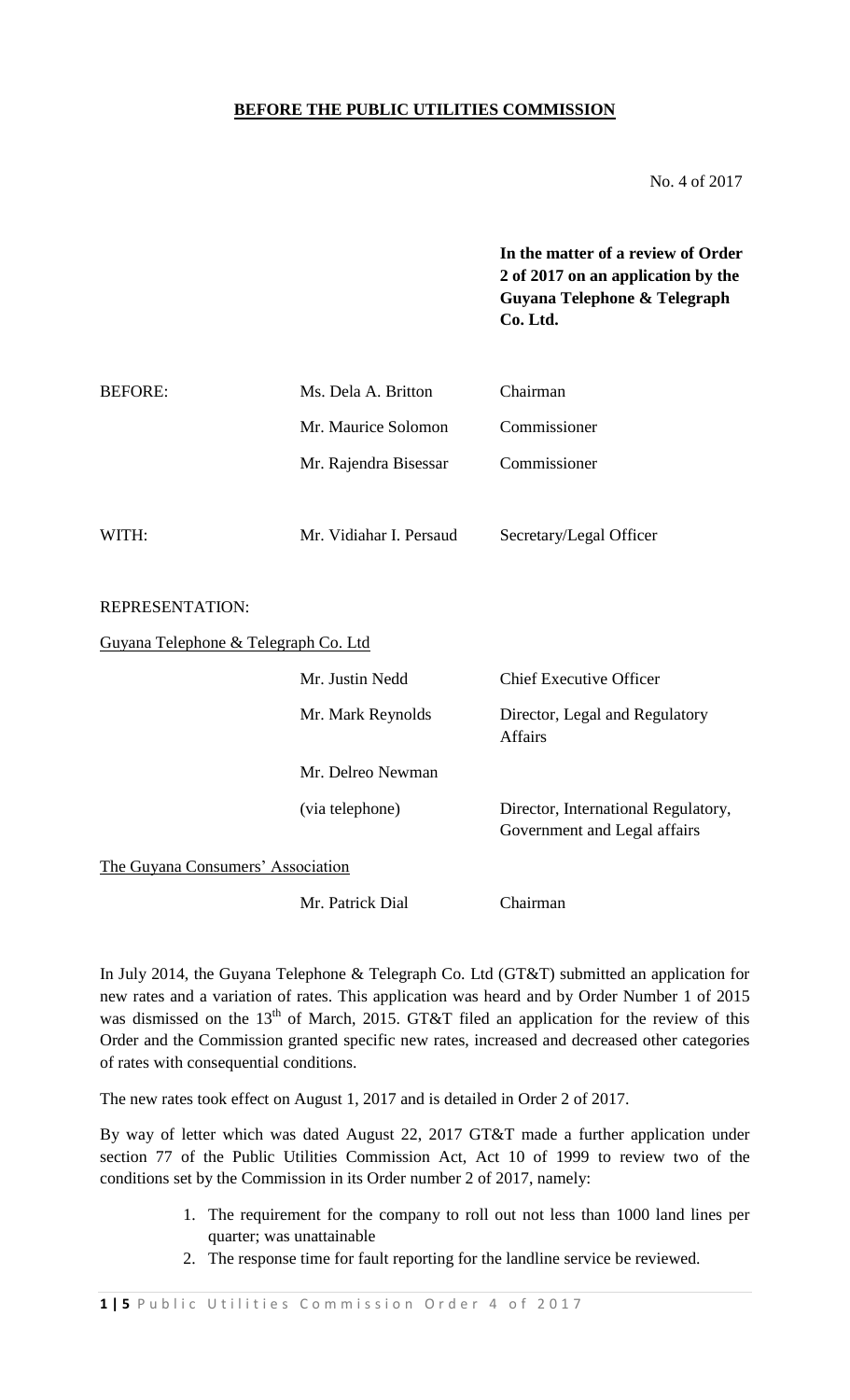The Commission after considering GT&T's application fixed a public Hearing on GT&T's application on September 7, 2017.

# **NUMBER OF LINES TO BE ROLLED OUT**

At the Hearing, GT&T argued that the information previously provided by the company that there are over 19,000 applicants for landline services lines, was flawed. They posited that the numbers that were generated had been derived from a defunct system which was used to capture records of landline applications and it included aged applications.

The following tables/ statements show the figures as stated by GT&T in its presentation:

For the period 1992 to 2012

| Erroneous number of Applications | Actual Number of aged Applications |
|----------------------------------|------------------------------------|
| In excess of $19,000$            | 13,565                             |

- Number of applications for period 2013 to 2016 : 6,125 applications
- Outstanding applications as at 2016 up to and including September 2017

|                     | Number of outstanding Percentage of applications Number of serviceable |              |
|---------------------|------------------------------------------------------------------------|--------------|
| <b>applications</b> | I in un-engineered areas                                               | applications |
| 16,000              | 48%                                                                    | 8,813        |

According to GT&T, it faced a number of issues which would have resulted in the quantum of the serviceable applications from the outstanding applications namely a) duplication b) relocation of applicants c) inadequate documentation d) migration e) death.

Applications which met criteria and applications for service to activated

|          |  |  | Number of Applications which satisfied Number of Applications to be activated                      |
|----------|--|--|----------------------------------------------------------------------------------------------------|
| criteria |  |  |                                                                                                    |
|          |  |  | 1,170 (these applicants are required to effect $\vert$ 1,770 (applicants who have already paid and |
| payment) |  |  | awaiting service)                                                                                  |

During the Hearing the Company committed that the applications in the foregoing table are to be serviced within two (2) quarters and the Commission expects to be apprised of the progress in this regard.

The company further stated that it is developing a system which would allow consumers to pay on-line.

The Company has impressed upon the Commission that a reasonable and attainable figure for the company is 250 lines per quarter.

# **FAULT REPORTING**

GT&T informed the Commission that it has established a task force which is seized with the singular responsibility of addressing fault reporting. According to the data submitted by GT&T to date the task force has successfully resolved or remedied faults in expeditious timelines.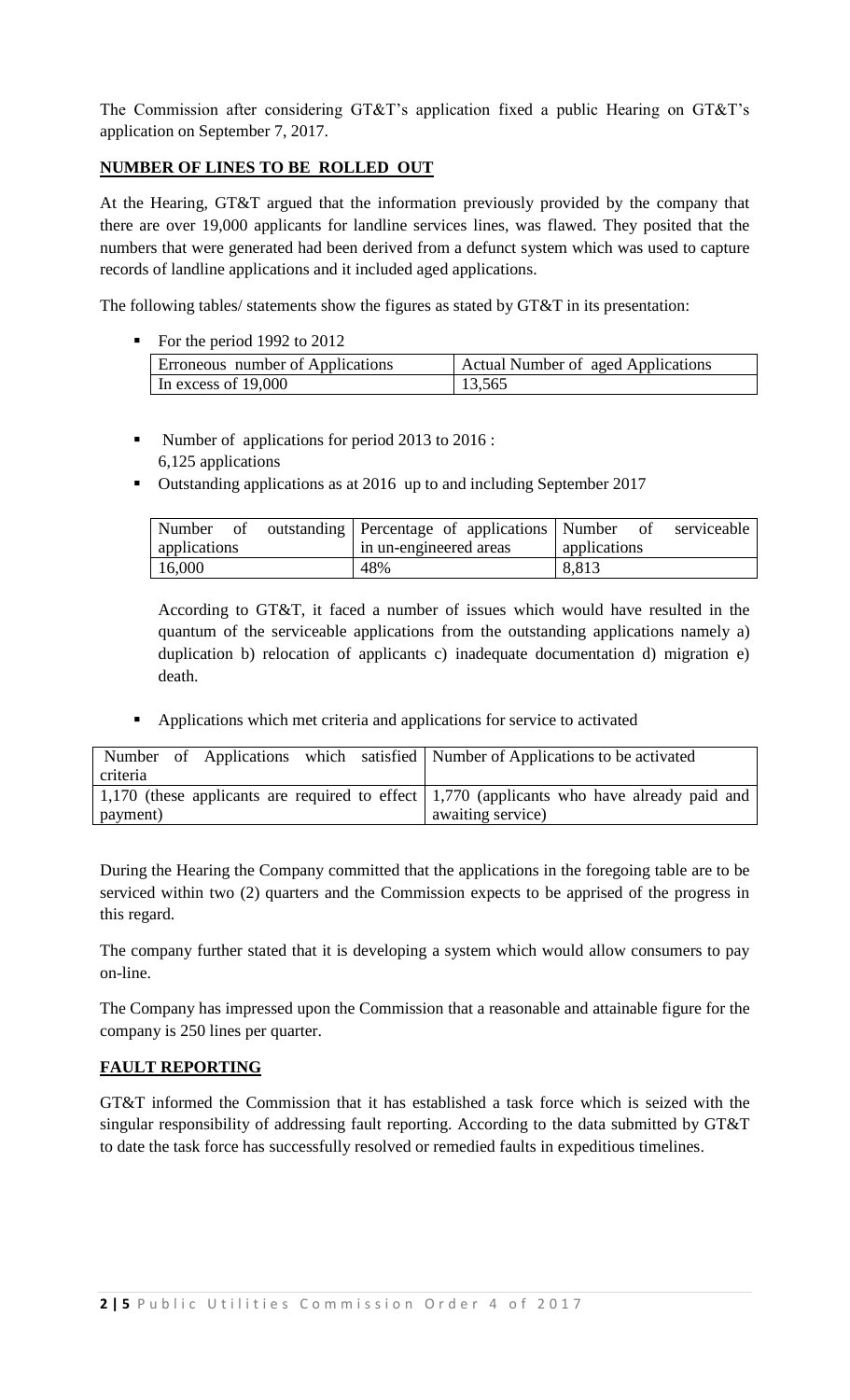The company advises that the number and timeframe pertaining to the network faults addressed as at September 9, 2017 are as follows:

|                           | $0 - 3$        | $4 - 7$        | $8 - 10$     | $11 - 14$      | 15-30          | 31-60        | 61-90          | > 90           |                         |
|---------------------------|----------------|----------------|--------------|----------------|----------------|--------------|----------------|----------------|-------------------------|
| <b>Geographical Areas</b> | <b>DAYS</b>    | <b>DAYS</b>    | <b>DAYS</b>  | <b>DAYS</b>    | <b>DAYS</b>    | <b>DAYS</b>  | <b>DAYS</b>    | <b>DAYS</b>    | <b>Totals</b>           |
| <b>Berbice</b>            |                |                |              |                |                |              |                |                |                         |
| (Abary River WCB to       |                |                |              |                |                |              |                |                |                         |
| <b>Moleson Creek)</b>     | 248            | 429            | 266          | 345            | 1883           | 1630         | 101            | 74             | 4976                    |
| <b>East Bank Demerara</b> |                |                |              |                |                |              |                |                |                         |
| (Eccles to Timehri)       | 96             | 180            | 133          | 189            | 844            | 977          | 50             | 17             | 2486                    |
| <b>East Coast</b>         |                |                |              |                |                |              |                |                |                         |
| <b>Demerara</b>           |                |                |              |                |                |              |                |                |                         |
| (Lilliendaal to Abary     |                |                |              |                |                |              |                |                |                         |
| River)                    | 95             | 330            | 241          | 220            | 1421           | 2760         | 156            | 147            | 5370                    |
| Georgetown                | 926            | 1268           | 735          | 699            | 1971           | 1236         | 59             | 66             | 6960                    |
| Linden                    | 123            | 197            | 127          | 133            | 482            | 445          | 12             | 18             | 1537                    |
| <b>West Demerara</b>      |                |                |              |                |                |              |                |                |                         |
| (Wales to Lookabu         |                |                |              |                |                |              |                |                |                         |
| EBE)                      | 91             | 202            | 202          | 208            | 881            | 619          | 49             | 31             | 2283                    |
| Kwakwani                  | 5              | $\overline{2}$ | $\mathbf 0$  | $\mathbf 1$    | $\overline{3}$ | 14           | $\overline{3}$ | $\overline{3}$ | 31                      |
| Ituni                     | 1              | $\mathbf 0$    | $\mathbf 0$  | $\mathbf 0$    | $\mathbf{1}$   | $\mathbf{1}$ | $\mathbf{1}$   | $\mathbf 0$    | $\overline{\mathbf{4}}$ |
| <b>Bartica</b>            | $\overline{4}$ | 9              | 14           | 8              | 88             | 57           | 16             | 3              | 199                     |
| Essequibo                 | $\overline{7}$ | 6              | $\mathbf{1}$ | $\overline{2}$ | 11             | 18           | 24             | 54             | 123                     |
| <b>Totals</b>             | 1596           | 2623           | 1719         | 1805           | 7585           | 7757         | 471            | 413            | 23,969                  |

Moving forward the Company has requested that the Commission considers the following proposed zones and timelines as it relates to addressing faults namely;

**Zone 1** – Georgetown, Greater Georgetown, West Demerara, East Demerara

**Zone 2** – Linden and Berbice Townships

**Zone 3** – Bartica, East Canje, Kwakwani, Matthew's Ridge, Rupununi Savannah, West Bank Berbice, West Canje

**Zone 1 -** 7 to 10 working days

**Zone 2** - 10 to 15 working days

**Zone 3** – 15 to 30 working days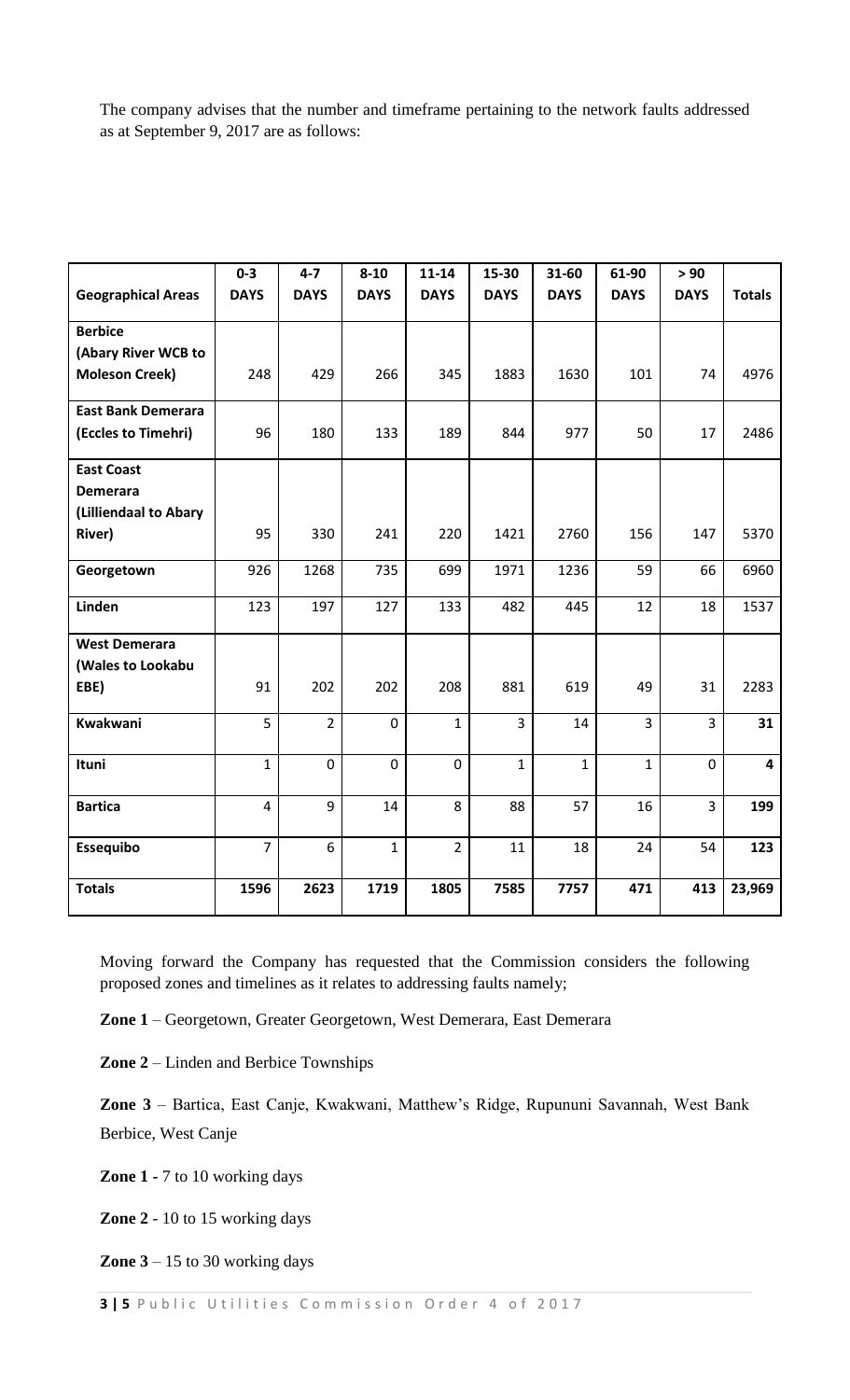GT&T indicated that it intends to employ new technology which would allow it to remedy faults remotely.

The Guyana Consumers' Association in its presentation stated that in its opinion GT&T's timeframe for rectifying faults has deteriorated considerably. The GCA stated that the timeframe for Georgetown and the coastal areas should be approximately 3-4 working days. The Association was of the view that the timeframe review should take into consideration the compensatory credit that the company is required to provide to consumers for their failure to address the faults within a stipulated timeframe. They posited that GT&T has provided inaccurate information in its implementation of the Order without those conditions and should be requested to return to consumers the increased rates.

The Commission after a brief adjournment requested that GT&T submit the following additional information on the work of its task force:

- a) date of the commencement of their work,
- b) the number of consumers and
- c) the time period(s) in which remedial work was rectified, together with the geographic areas served.

The Commission adjourned the Hearing to September 13, 2017 and on the said date considered GT&T's further submissions. It noted with concern that GTT has not provided consumers in the Essequibo region with a voice service and that the company has currently 700 internet subscribers with no outstanding applicants to be served. The Commission was of the view that apart from the minimum plan for persons in Essequibo being expensive the company cannot abdicate its responsibility to serve the Essequibo region with a voice service.

The Commission in reviewing GT&T's application wishes to reiterate that in the granting of rates as contained in Order 2 of 2017, that any increase in the land line rates must lead to an expanded and improved quality of service with respect to the landline service and further the Commission expects that adequate resources will be allocated for this purpose.

Fundamentally the seminal issue to be determined is whether there is a high demand for the landline service. In the context of the submissions offered by the company and the consumers at the public hearings, there appears to be such a need for this service. It is noted that in the Commission's view that GT&T has been sporadic in its roll out of the landline service around the country, particularly in the rural areas, this is by no means an indication that the applicants for the service is a nominal amount. Notwithstanding that GT&T has demonstrated that the figure of the 19,000 + applicants may have been inaccurate, the Company is still required to 'do more' to market its landline service. The Commission is of the view that this demand has not reached its saturation point.

# **DECISION**

After considering the presentations made by GT&T and the Guyana Consumers' Association and taking on board the submissions made by members of the public who were present on the  $7<sup>th</sup>$  day of September 2017 and other factors, it is hereby ordered that with effect from the date of this Order 2 of 2017 stands varied to read as follows:

- 1. GT&T must submit to the Commission on a quarterly basis, an appraisal of the progress showing the number of new services rolled out, inclusive of rural areas. This should be no less that 350 lines per quarter, which may include up to 25% re-issued lines.
- 2. Save and except force majeure factors, fault repairs are to be remedied in the following time frames and zones:
	- a. Urban Areas (townships) : 5 working days